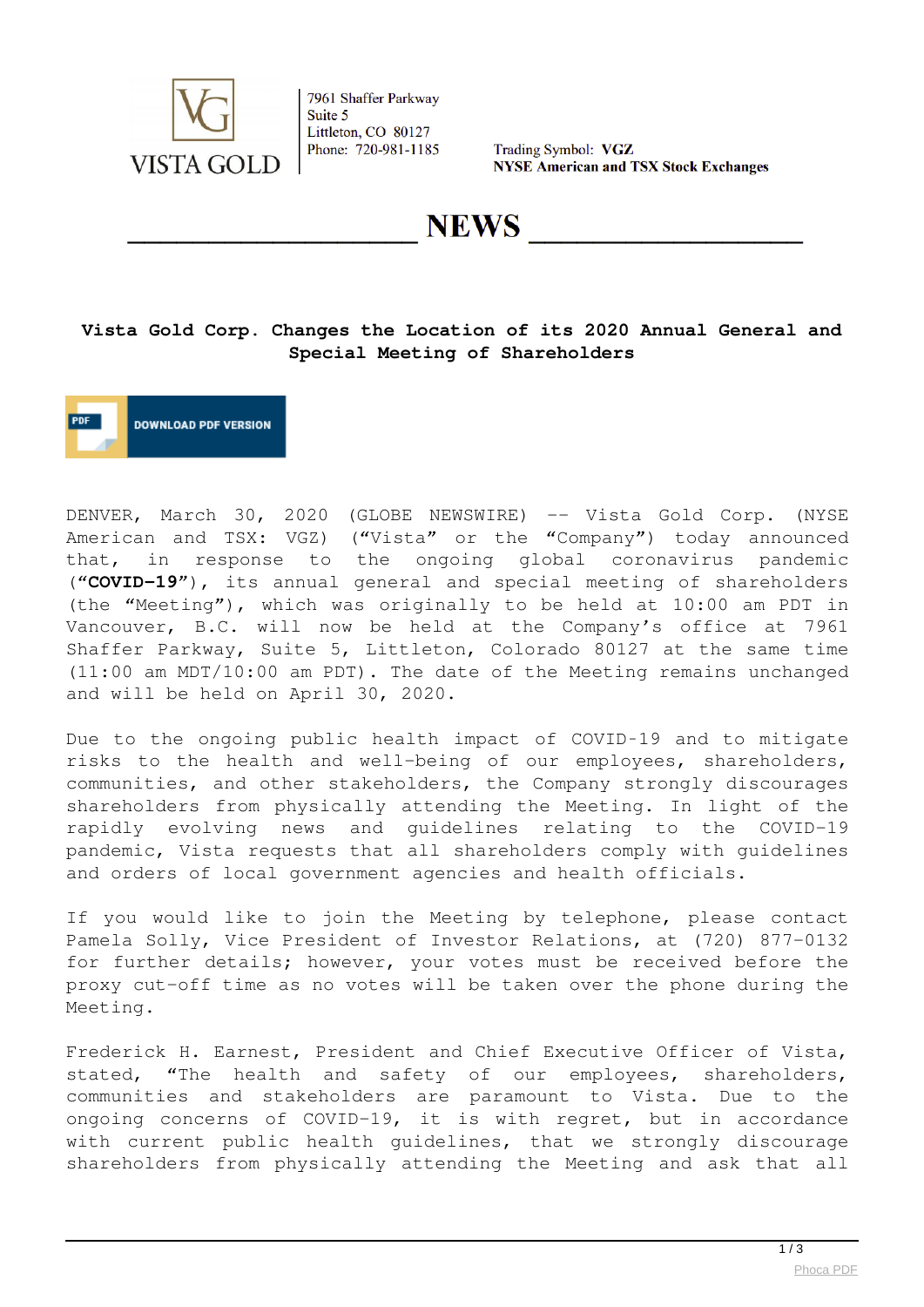

7961 Shaffer Parkway Suite 5 Littleton, CO 80127 Phone: 720-981-1185

Trading Symbol: VGZ **NYSE American and TSX Stock Exchanges** 

# **NEWS**

### **Vista Gold Corp. Changes the Location of its 2020 Annual General and Special Meeting of Shareholders**

shareholders vote by proxy, phone or online prior to the Meeting. We appreciate the understanding and support of our shareholders during this unprecedented situation."

Shareholders are reminded and encouraged to vote by proxy, phone or online prior to the Meeting:

- **Vote by internet:** go to www.proxyvote.com. Have your proxy card in hand when you access the website and follow instructions.
- **Vote by phone:** use any touchtone phone and dial **1-800-690-6903** to transmit your voting instructions.
- **Vote by mail:** mark, sign and date your proxy card and return it to Vote Processing, c/o Broadridge, 51 Mercedes Way, Edgewood, NY 11717.

Beneficial owners whose shares are registered in the name of an intermediary are reminded to vote by following the instructions provided to them by such intermediary.

Proxies must be received by 10:00 am PDT/11:00 am MDT on April 28, 2020. For additional information on the Meeting, please refer to the Company's Management Information Proxy Circular as filed on SEDAR at www.sedar.com and on EDGAR at [www.sec.gov/edgar.shtml](https://www.globenewswire.com/Tracker?data=PtyRpQ1AtVLlq55UIKDl4DI4_YL2RFfKwG0LipFkMDszG4YgsA3dtTqpGU8O1e4Oofh5QGK9yG5CigHsPLmdG3I-6UiB6_6k6ujqTGXeVpg=).

The Company will take all reasonable steps necessary to inform all parties involved in the proxy voting infrastructure (such as intermediaries, transfer agents and proxy service providers) of the change in the location for the Meeting.

#### **About Vista Gold Corp**.

The Company is a gold project developer. The Company's principal asset is its flagship Mt Todd gold project in Northern Territory, Australia. Mt Todd is the largest undeveloped gold project in Australia.